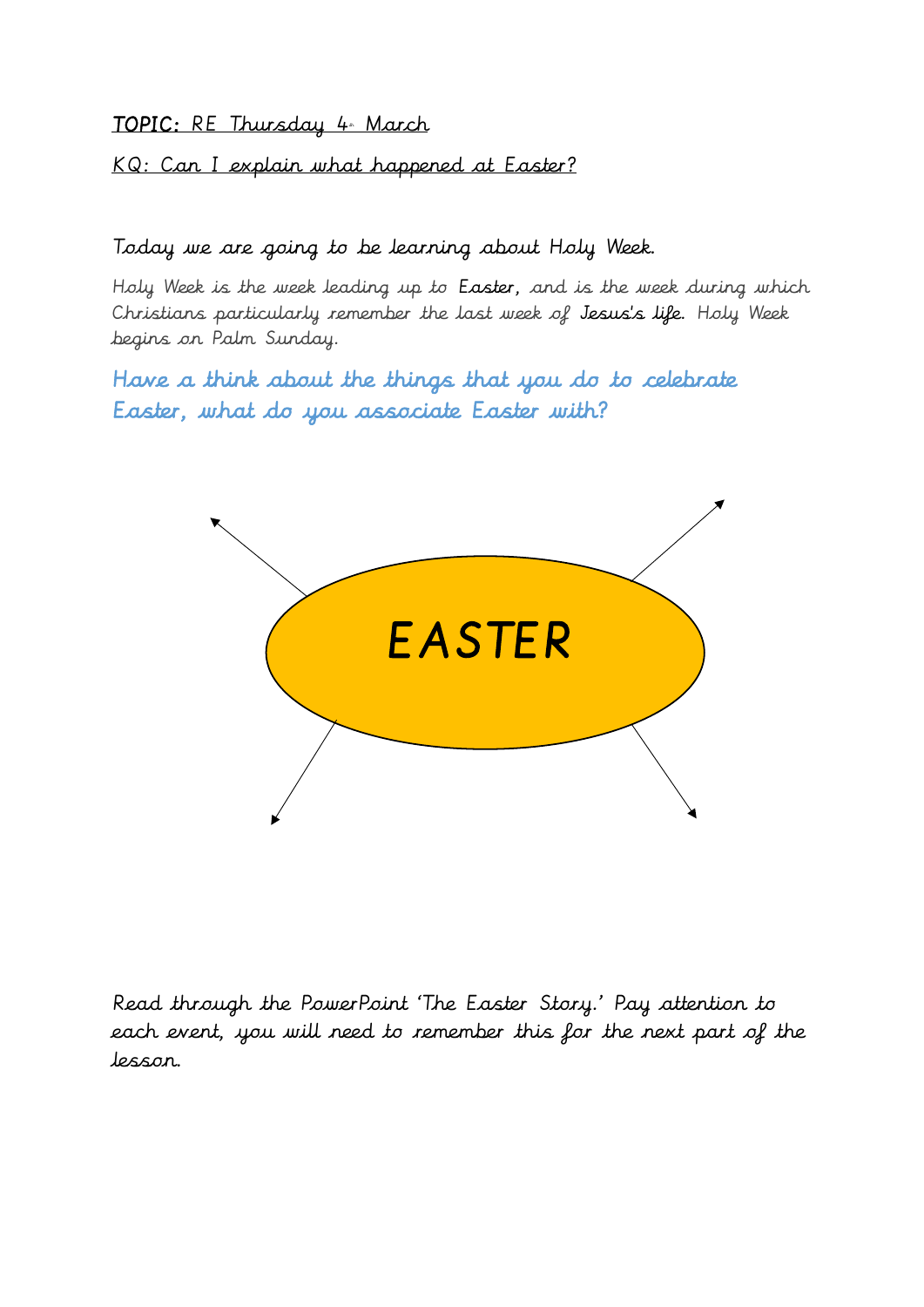KQ: Can I explain what happened at Easter?

You are going to be creating a comic strip to describe the events that occurred during Holy Week. The descriptions have already been written for you, you just need to draw the images. The worksheet is on the next page.

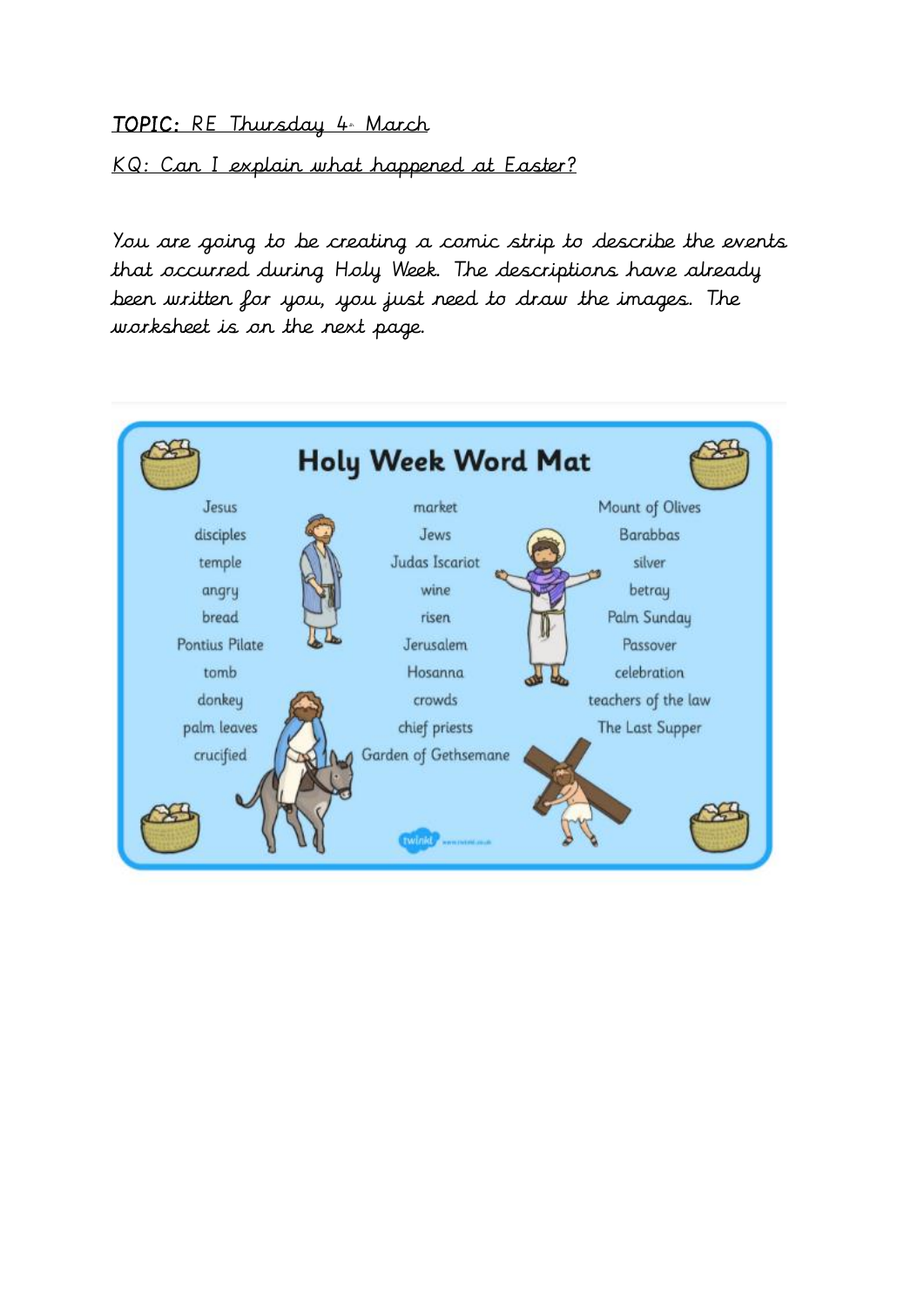# KQ: Can I explain what happened at Easter?

| Jesus rode into<br>Jerusalem on a<br>donkey. | Jesus celebrated the<br>Passover meal with his<br>friends. | Jesus went to the Garden<br>of Gethsemane to pray.<br>Then, he was arrested by<br>soldiers. | Jesus carried his<br>cross through the<br>streets of Jerusalem. |
|----------------------------------------------|------------------------------------------------------------|---------------------------------------------------------------------------------------------|-----------------------------------------------------------------|

| Jesus died on the<br>CLOSS. | When Jesus died, the earth<br>shook. The curtain in a<br>special place called the<br>Temple was torn in two. | Jesus' body was buried<br>in a tomb and a big<br>stone was placed<br>across the entrance. | Some women went to the<br>tomb to visit Jesus'<br>body. An angel told them<br>that Jesus had riser<br>from the dead. |
|-----------------------------|--------------------------------------------------------------------------------------------------------------|-------------------------------------------------------------------------------------------|----------------------------------------------------------------------------------------------------------------------|